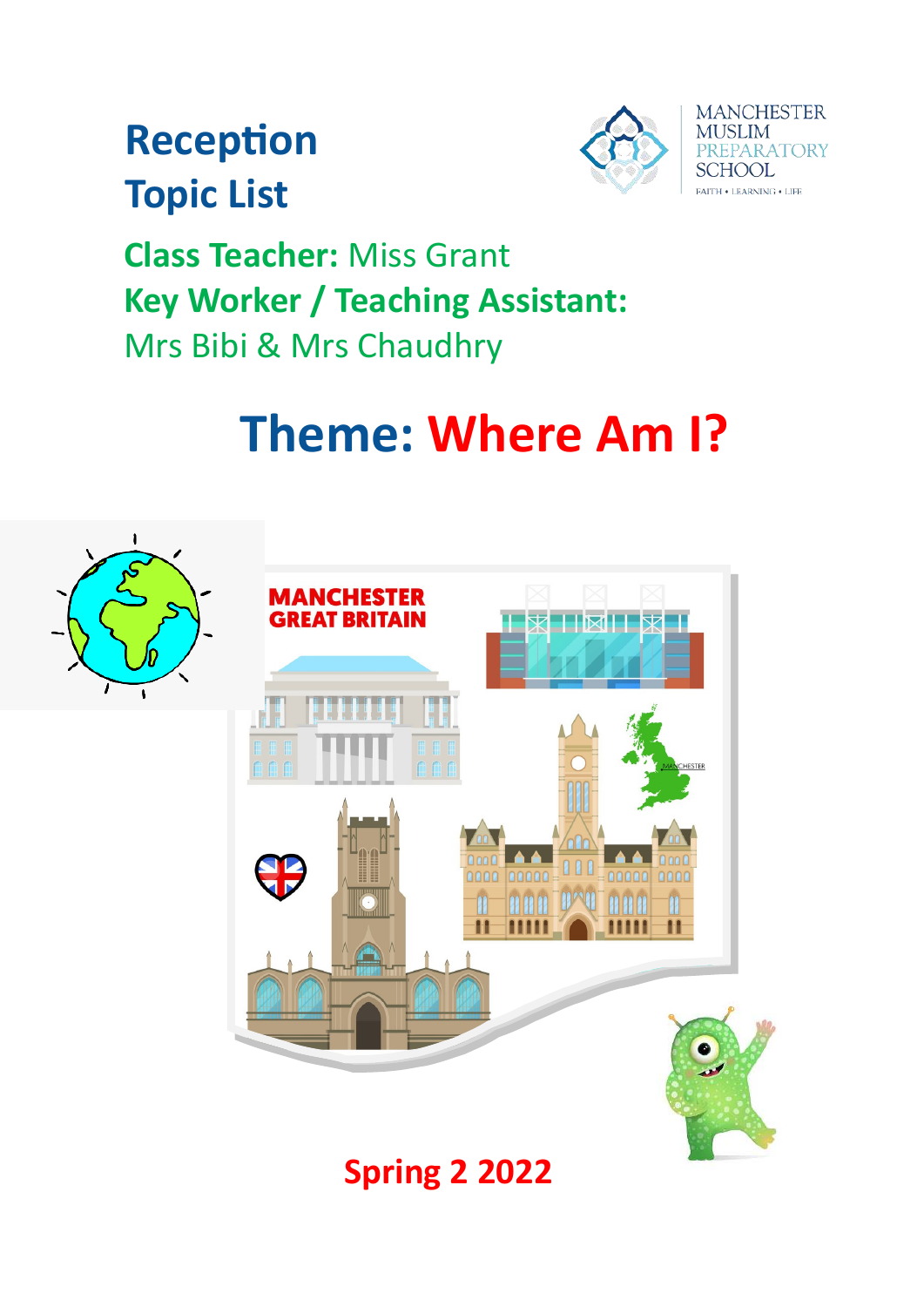#### **COMMUNICATION AND LANGUAGE**

#### **Reception will be encouraged to**

- Give clear directions to friends to find items they have hidden.
- Learn and use new vocabulary such as : local, area, community, environment, globe, country, town, satellite photograph, distance, route.
- Demonstrate an awareness of the importance of listening carefully and be able to model active listening skills in a variety of situations, and respond to directions and longer instructions



#### **PHYSICAL DEVELOPMENT**

#### **We will be**

- Using the large climbing frame and gymnastic equipment to develop balance, and core strength.
- We will be taking part in themed yoga lessons
- We will be playing group games using small bats.



## **PERSONAL, SOCIAL AND EMOTIONAL DEVELOPMENT**

- We will explore what makes a good friend and community member.
- We will try to think of ways we can be helpful in school and care for others.
- Talk about ways they can stay safe especially when using equipment or walking in the local environment.



## **QURAN**

**Memorisation:** Surah Al-Maun **Revision:** Surah al-Maun to an-Naas (please ensure you child revises all surah) **Reading:** Review letters with fathah, read two and three-letter words.

## **ISLAMIC STUDIES**

We learn from Allah's Prophets, Prophet Adam (as), Allah gives us families, Plants and environment, everything belongs to Allah.